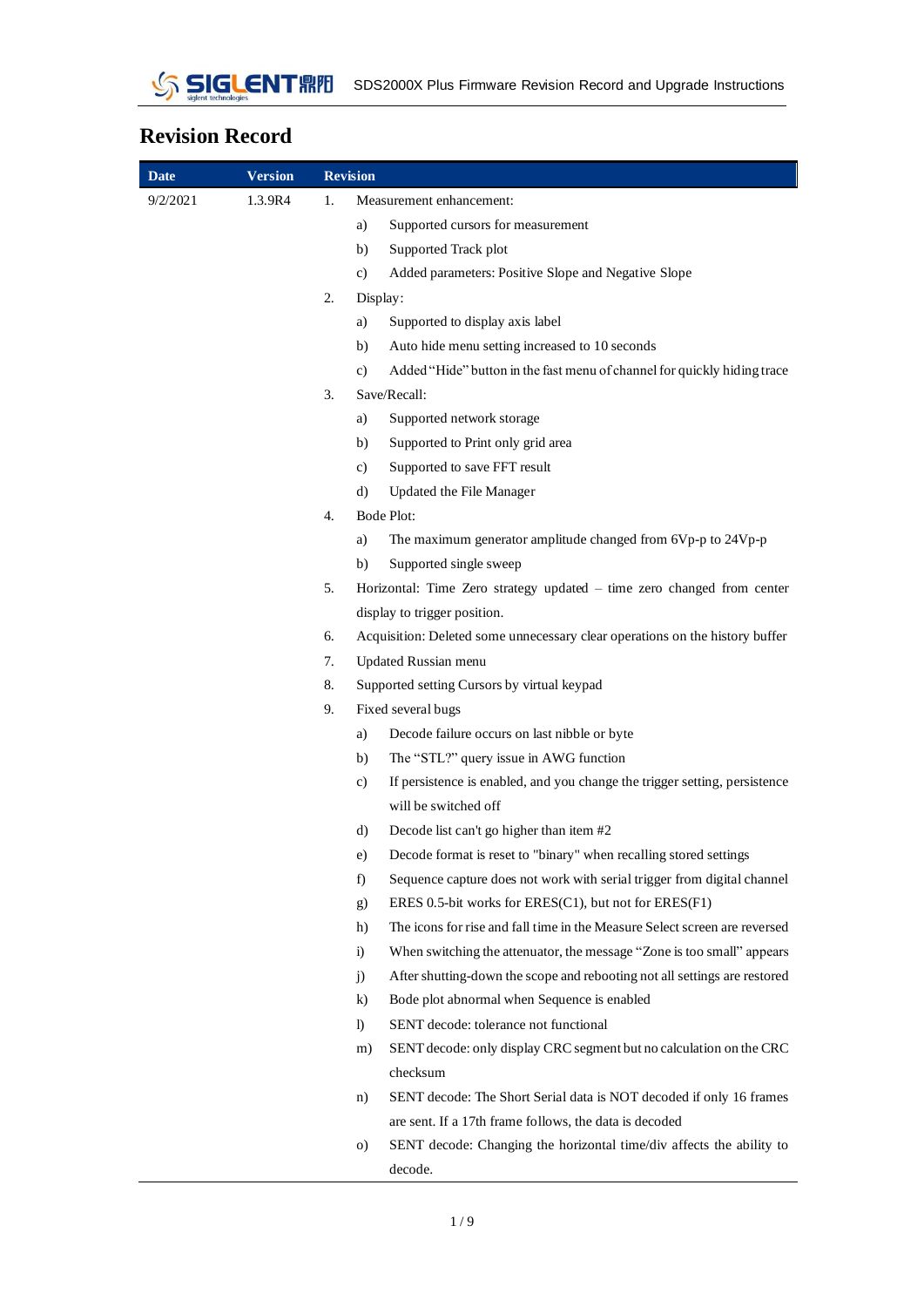

SIGLENT FIFIT SDS2000X Plus Firmware Revision Record and Upgrade Instructions

| <b>Date</b> | <b>Version</b> | <b>Revision</b> |          |                                                                                |
|-------------|----------------|-----------------|----------|--------------------------------------------------------------------------------|
|             |                |                 | p)       | Save/recall: Number of digits of time stamp is not enough in the long          |
|             |                |                 |          | period                                                                         |
|             |                |                 | q)       | Infinite persistence not works after switching between 8-bit and 10-bit        |
|             |                |                 | r)       | Tolerance of UART decode too strict                                            |
|             |                |                 | s)       | FFT max. scale is unrealistic                                                  |
| 11/11/2020  | 1.3.7R5        | 1.              |          | New serial protocols supported (optional):                                     |
|             |                |                 | a)       | SENT, trigger & decode                                                         |
|             |                |                 | b)       | Manchester, decode only                                                        |
|             |                | 2.              |          | Measurement enhancement:                                                       |
|             |                |                 | a)       | Supported user-defined thresholds (Upper, Middle and Lower):                   |
|             |                |                 |          | Measure   Config   Threshold                                                   |
|             |                |                 | b)       | Added items: +Area@AC, -Area@AC, Area@AC, AbsArea@AC                           |
|             |                | 3.              |          | Math: added new operator - Interpolate                                         |
|             |                | 4.              | Display: |                                                                                |
|             |                |                 | a)       | Supported selectable color for traces: Display   Color Setting                 |
|             |                |                 | b)       | Supported floating menu so that the waveform is not compressed                 |
|             |                |                 |          | horizontally when the right-side menu is displayed: Display   Menu             |
|             |                |                 |          | Style                                                                          |
|             |                |                 | C)       | Supported to show bandwidth information on the channel descriptor box          |
|             |                | 5.              |          | Save/Recall:                                                                   |
|             |                |                 | a)       | Added option "Save all channel" for csv file                                   |
|             |                |                 | b)       | Supported to save math traces (except FFT)                                     |
|             |                | 6.              |          | Bode Plot:                                                                     |
|             |                |                 | a)       | Optimized scan speed                                                           |
|             |                |                 | b)       | Fixed unexpected glitch issue                                                  |
|             |                | 7.              |          | Supported serial trigger as source of the frequency counter                    |
|             |                | 8.              |          | Unlocked zoom in stop mode for Roll                                            |
|             |                | 9.              |          | Supported trigger Default or AutoSetup operations by pressing corresponding    |
|             |                |                 |          | button twice                                                                   |
|             |                | 10.             |          | Fixed several bugs                                                             |
|             |                |                 | a)       | Some vertical measurement error in roll mode                                   |
|             |                |                 | b)       | Missed peak marker in FFT two-tone test                                        |
|             |                |                 | c)       | AWG problem of importing the arb file from a U-disk                            |
|             |                |                 | d)       | Whenever the screen is touched, the pass/fail statistics is reset to zero      |
|             |                |                 | e)       | SPI data value setting issue using virtual keypad                              |
|             |                | 11.             |          | Compatibility issue between WebServer and latest Chrome/Edge browsers          |
| 8/12/2020   | 1.3.5R10       | 1.              |          | Fixed a bug that a firmware upgrade kills the scope if a previous upgrade from |
|             |                |                 |          | the WebServer was failed.                                                      |
| 5/14/2020   | 1.3.5R5        | 1.              |          | Supported to hide analog traces                                                |
|             |                | 2.              |          | Added function expression information to the math box                          |
|             |                | 3.              |          | Optimized AWG DC output accuracy at +/-3V                                      |
|             |                | 4.              |          | Frequency counter supported to count serial trigger events                     |
|             |                | 5.              |          | Fixed several bugs                                                             |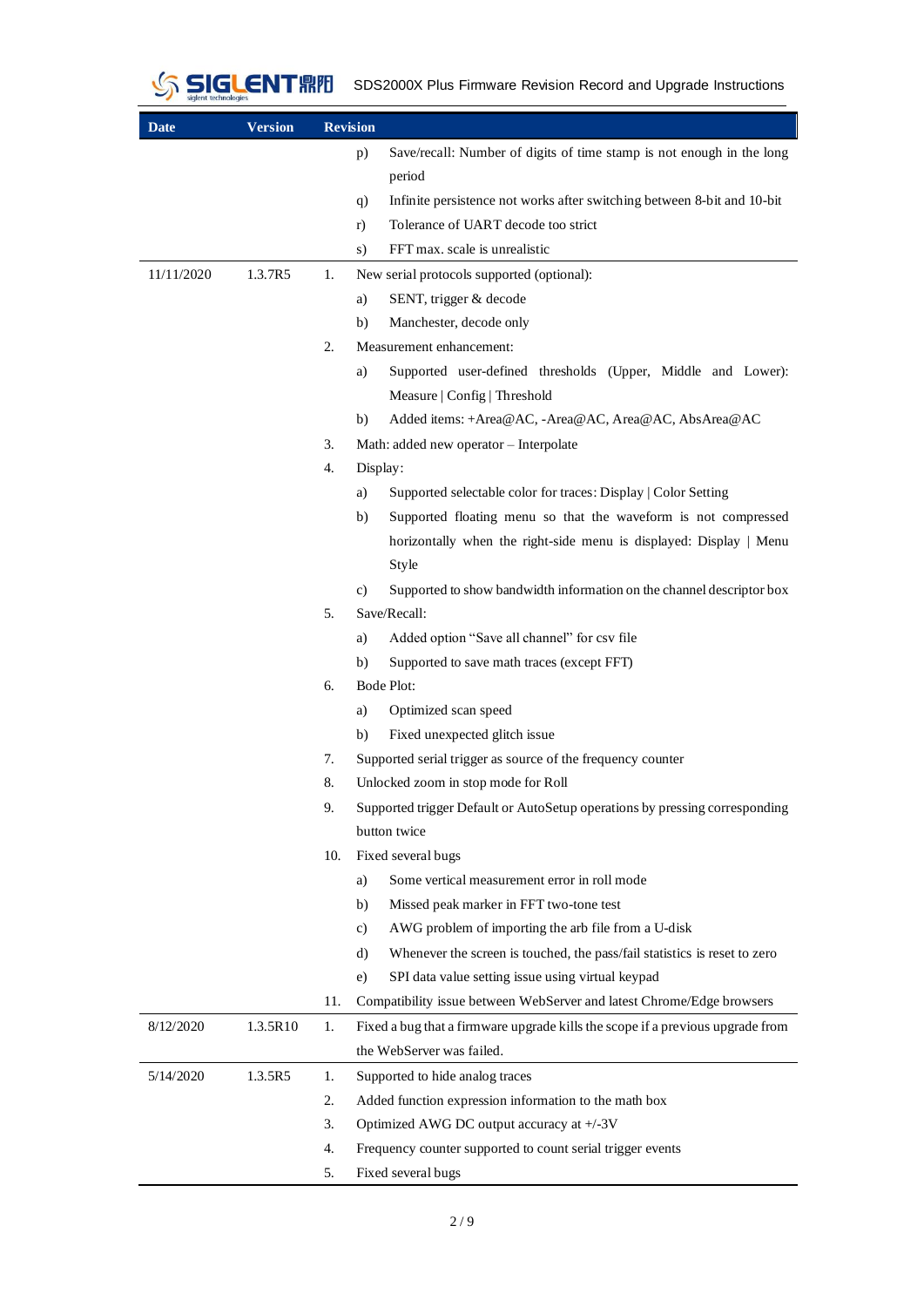

SIGLENT FIFIFI SDS2000X Plus Firmware Revision Record and Upgrade Instructions

| Date      | <b>Version</b> | <b>Revision</b> |                                                                             |
|-----------|----------------|-----------------|-----------------------------------------------------------------------------|
|           |                | a)              | Incorrect cursor horizontal label for FFT traces                            |
|           |                | b)              | 2-channel 100MHz model cannot be upgraded to 350MHz                         |
|           |                | C)              | FRFR measure invalid from Roll to Stop                                      |
|           |                | d)              | Unexpected behaviors when probe attenuation factor is not 1x.               |
|           |                | e)              | Some bugs in PA                                                             |
| 2/16/2020 | 1.3.5R3        | 1.              | Supported Sign as a math function                                           |
|           |                | 2.              | Updated the Webserver. The built-in bin2cs tool supported to convert binary |
|           |                |                 | data of digital channels                                                    |
|           |                | 3.              | Added English help information                                              |
|           |                | 4.              | Fixed several bugs                                                          |
|           |                |                 |                                                                             |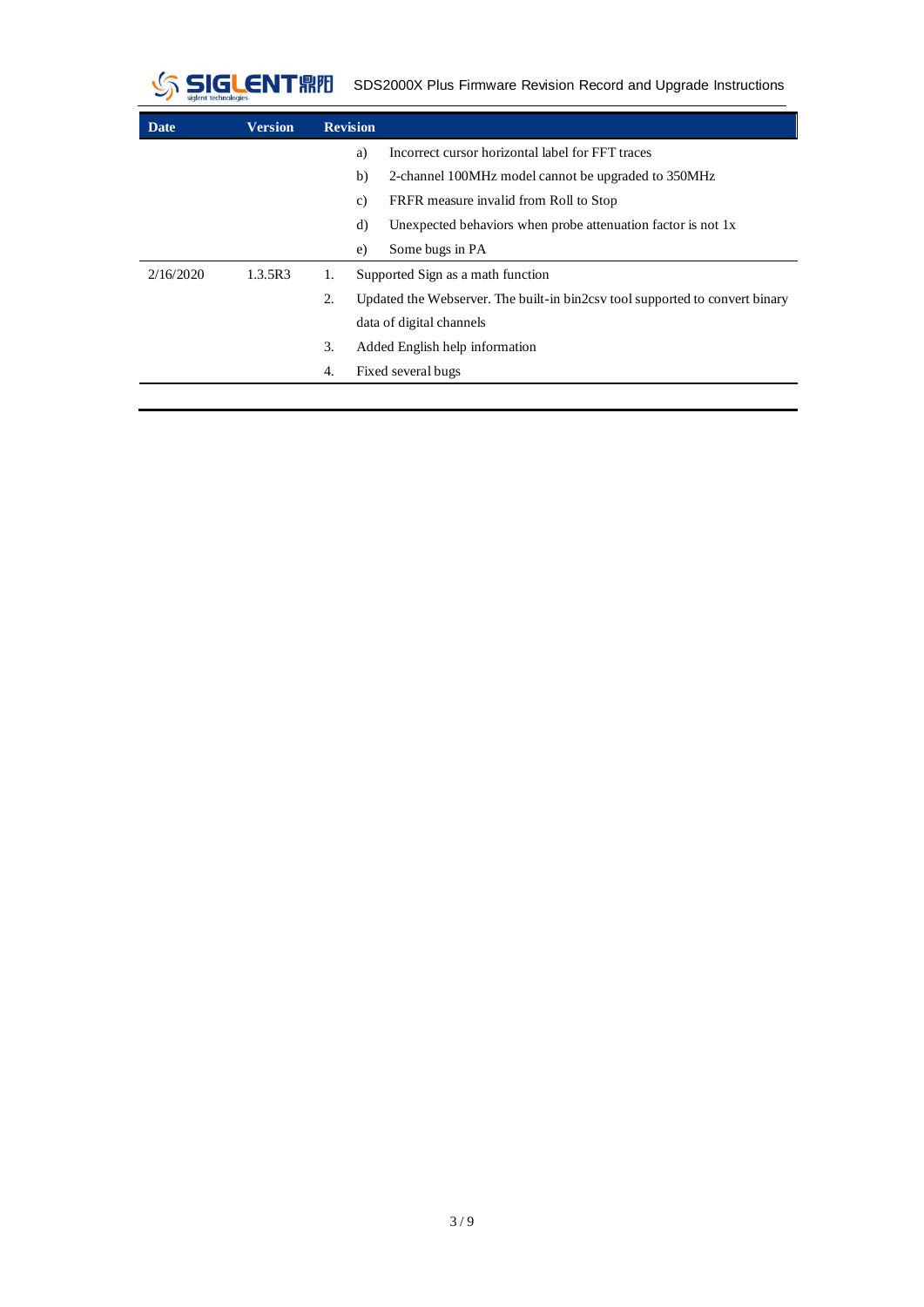# $\mathcal{S}$

## **Version Compatibility**

| <b>Source Version</b> | <b>Object Version</b> | <b>Compatibility</b> |
|-----------------------|-----------------------|----------------------|
| 1.3.7R5               | 1.3.9R4               | Tested               |
| 1.3.5R10              | 1.3.9R4               | <b>Tested</b>        |
| 1.3.5R5               | 1.3.9R4               | <b>Tested</b>        |
| 1.3.5R5               | 1.3.7R5               | Tested               |
| 1.3.5R3               | 1.3.7R5               | Tested               |
| 1.3.5R5               | 1.3.5R10              | Tested               |
| 1.3.5R3               | 1.3.5R10              | Tested               |
| 1.3.5R3               | 1.3.5R5               | Tested               |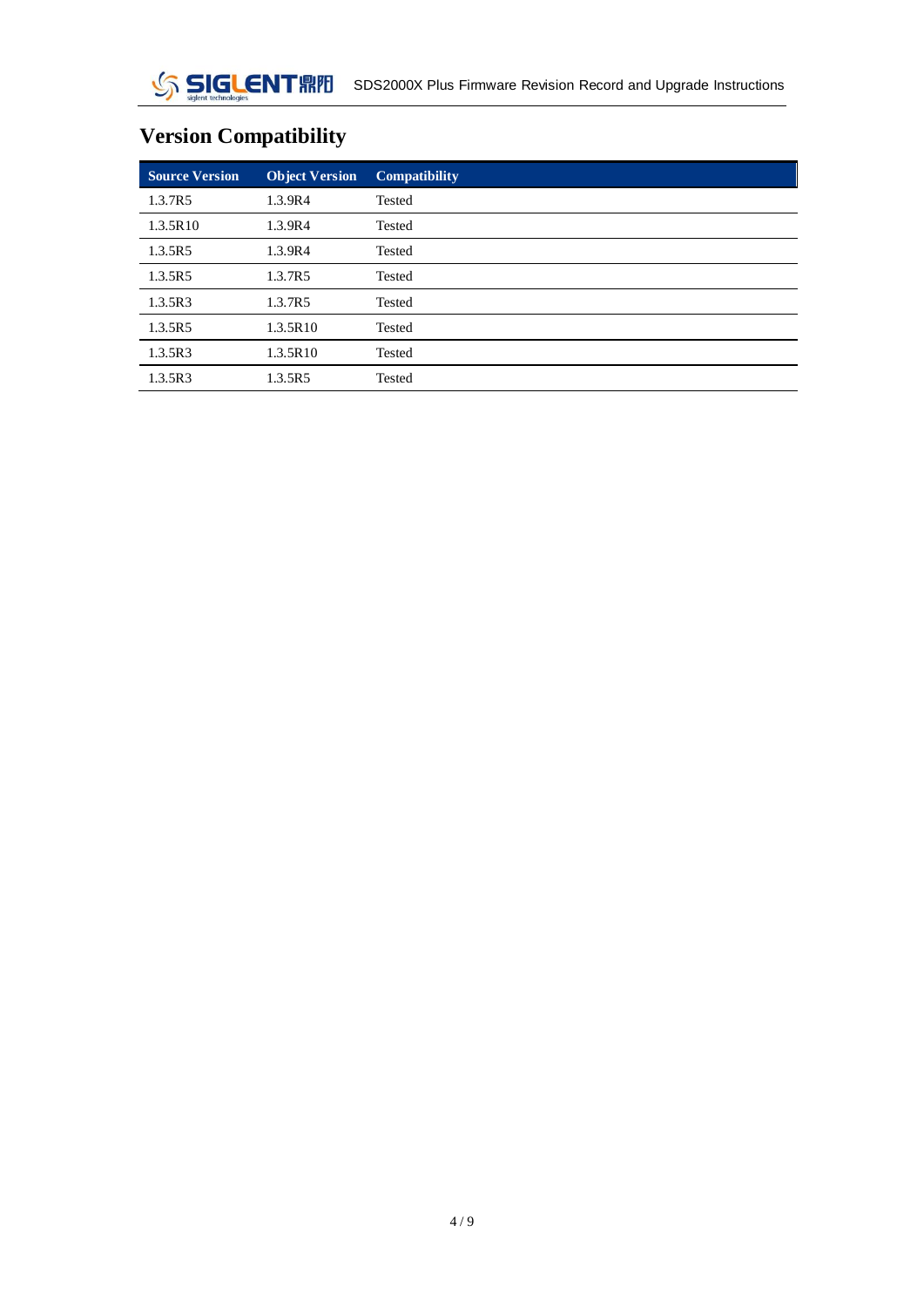### **Upgrade Instructions**

#### **Upgrade from a U-disk (USB Memory device)**

#### **WARNING: DO NOT shut off the instrument until the update is completed.**

- 1. Copy the update file (\*.ads) to a FLASH type U-disk, and then insert the U-disk into one of the USB host ports of the instrument.
- 2. Press the Utility button on the front panel, and press "*System Setting* -> *Upgrade*". The following the menu should pop up and allow you to select the upgrade file

| Upgrade                    |         |
|----------------------------|---------|
| <b>File Path</b>           |         |
| <b>File Path</b>           | Browse  |
| Package Info               |         |
| Please select upgrade file |         |
|                            |         |
|                            | Upgrade |
|                            |         |

3. Click *Browse* in the menu above, and then select the correct update file (\*.ads) in the pop-up resource manager

| Please select upgrade file               |          |      |                          |        |
|------------------------------------------|----------|------|--------------------------|--------|
|                                          |          |      | Back                     | Reload |
| Name                                     | Size     | Type | Date Modified            |        |
| SDS2000X<br>+_1.3.4_FPGA_V20191108.ADS   | 29274 KB | ADS  | Mon Nov 11 09:54:32 2019 |        |
| SDS2000X<br>+_1.3.5R3_FPGA_V20191219.ADS | 30161 KB | ADS. | Thu Dec 26 18:51:14 2019 |        |
|                                          |          |      |                          |        |
|                                          |          |      |                          |        |
|                                          |          |      |                          |        |
|                                          |          |      |                          |        |
|                                          |          |      | Cancel                   | ΟK     |

4. Click *OK* in the interface above and return to the upgrade dialog. Click *Upgrade* to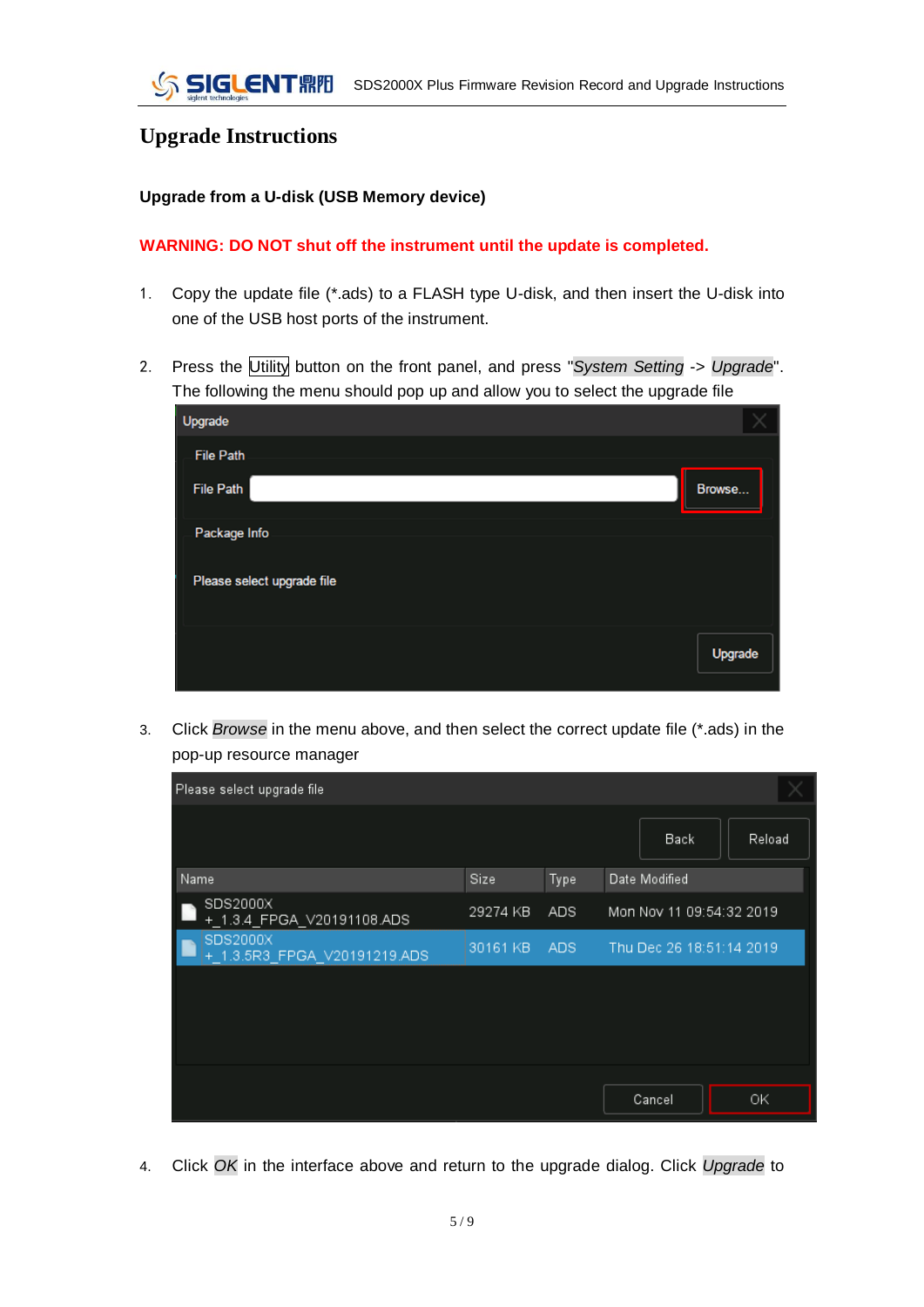

perform the upgrade operation:

| Upgrade      |                                                                    |         |
|--------------|--------------------------------------------------------------------|---------|
| File Path    |                                                                    |         |
|              | File Path  /U-disk0/sds2000x+/SDS2000X+_1.3.5R3_FPGA_V20191219.ADS | Browse  |
| Package Info |                                                                    |         |
|              | Please select upgrade file                                         |         |
|              |                                                                    | Upgrade |
|              |                                                                    |         |

5. The system will first copy and verify the upgrade package. After the upgrade package is validated, the following interface will appear. Click *Reboot* to continue the upgrade, or click *Cancel* to cancel it.

| Upgrade                                                                  |        |
|--------------------------------------------------------------------------|--------|
| File Path                                                                |        |
| File Path /U-disk0/sds2000x+/SDS2000X+_1.3.5R3_FPGA_V20191219.ADS        | Browse |
| Package Info                                                             |        |
| System will reboot later, or you can cancel the upgrading!<br>Reboot(19) | Cancel |

6. After the instrument reboots, check the version number through the Utility->*System Setting*->*System Status* to confirm if the upgrade is successful.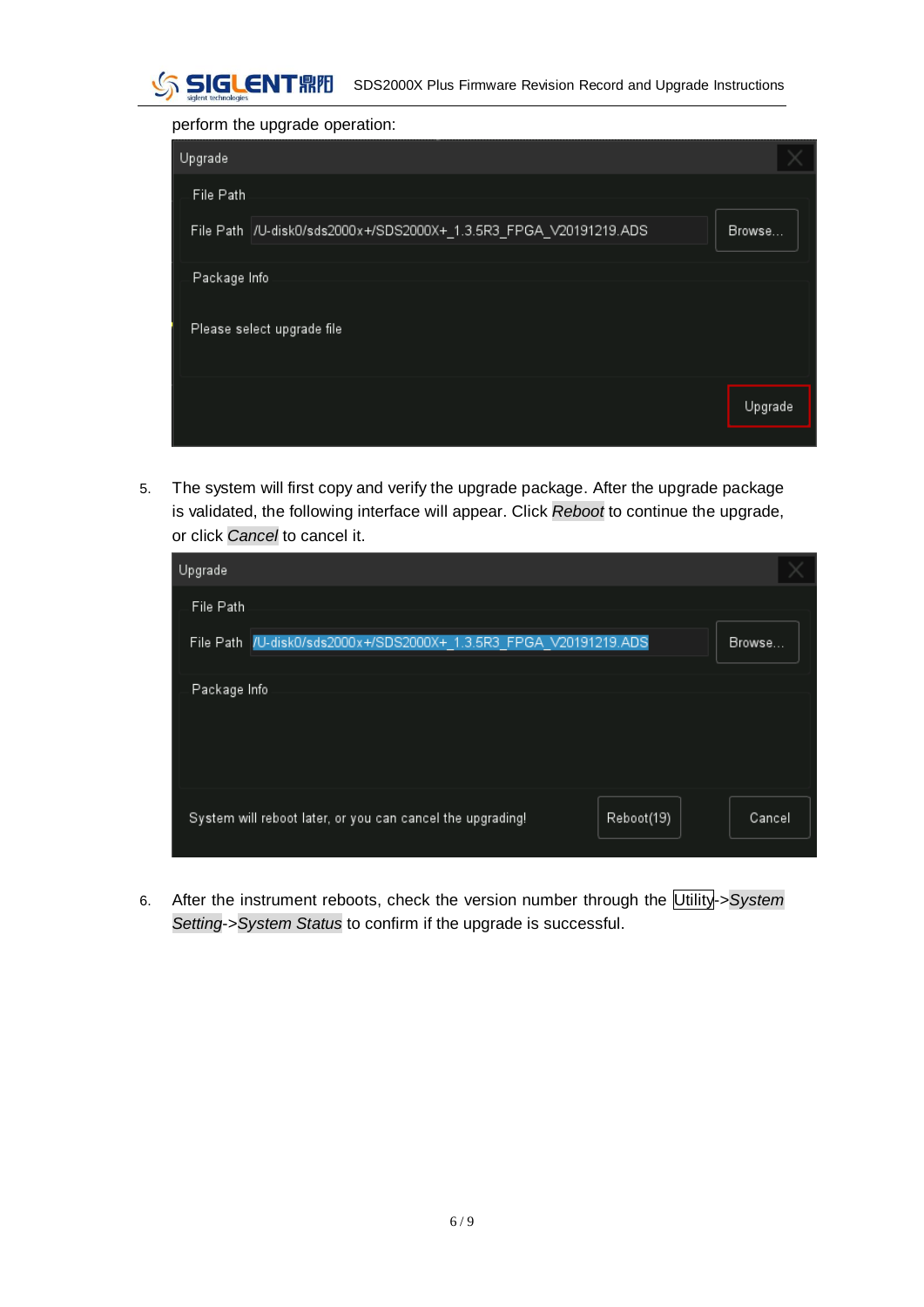



**WARNING: DO NOT shut off the instrument until the update is completed.**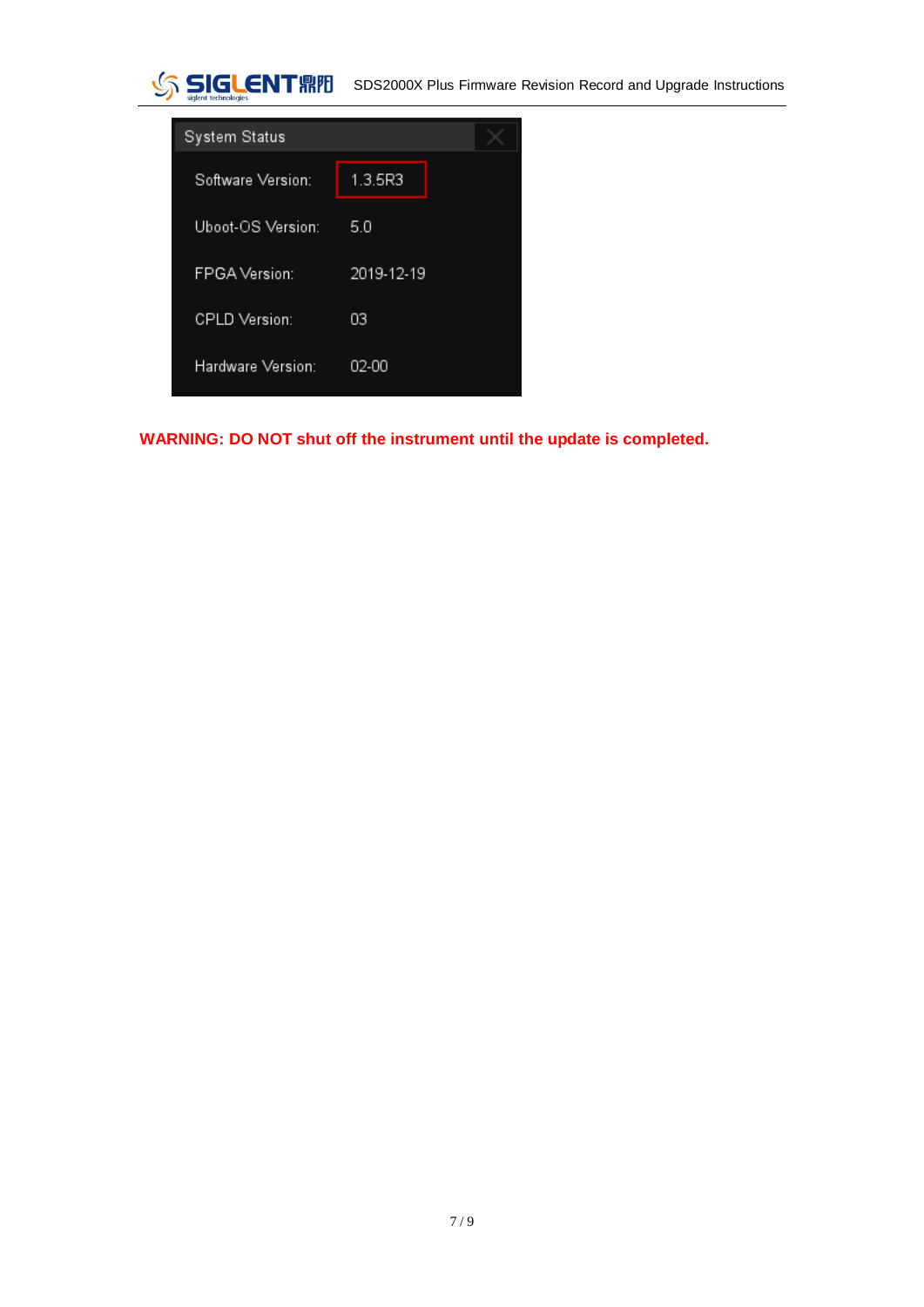#### **Upgrade from the Web Server**

A built-in web server provides an approach to control the instrument by web browser. This process doesn't require any additional software to be installed on the controlling computer. Set the LAN port correctly (see the User Manual for details), input the IP address of the instrument in the browser address bar, and then the user can browse and control the instrument on the web.

|                                    | A<br>① 不安全   10.11.11.233/welcome.php   |                             |                          |  |
|------------------------------------|-----------------------------------------|-----------------------------|--------------------------|--|
| $\frac{1}{2}$ SIGLENT <sup>®</sup> |                                         |                             |                          |  |
|                                    |                                         |                             | https://int.siglent.com/ |  |
|                                    | <b>Instrument Infomation</b>            | 0                           |                          |  |
| Home                               | <b>Instrument Model</b>                 | $SDS2504X+$                 |                          |  |
| $\circ$<br>LAN                     | Manufacturer                            | <b>Siglent Technologies</b> |                          |  |
| Configuration                      | <b>Serial Number</b>                    | SDS2PCAQ3R0003              |                          |  |
| 씀                                  | <b>LXI Extended</b><br><b>Functions</b> | <b>Null</b>                 |                          |  |
| Instrument<br>Control              | <b>LXI Version</b>                      | 1.5 LXI Core 2017           |                          |  |
| $C:1 -$                            | <b>MAC Address</b>                      | 74:5b:c5:21:11:32           |                          |  |
|                                    | <b>TCP/IP Address</b>                   | 10.11.11.233                |                          |  |
| <b>SCPI</b>                        | <b>Software Version</b>                 | 5.0.1.3.5R3                 |                          |  |
|                                    | <b>Instrument Address</b><br>String     | TCPIP::10.11.11.233::INSTR  |                          |  |

#### **WARNING: DO NOT shut off the instrument until the update is completed.**

1. Click the "FirmwareUpdate" button in the web interface